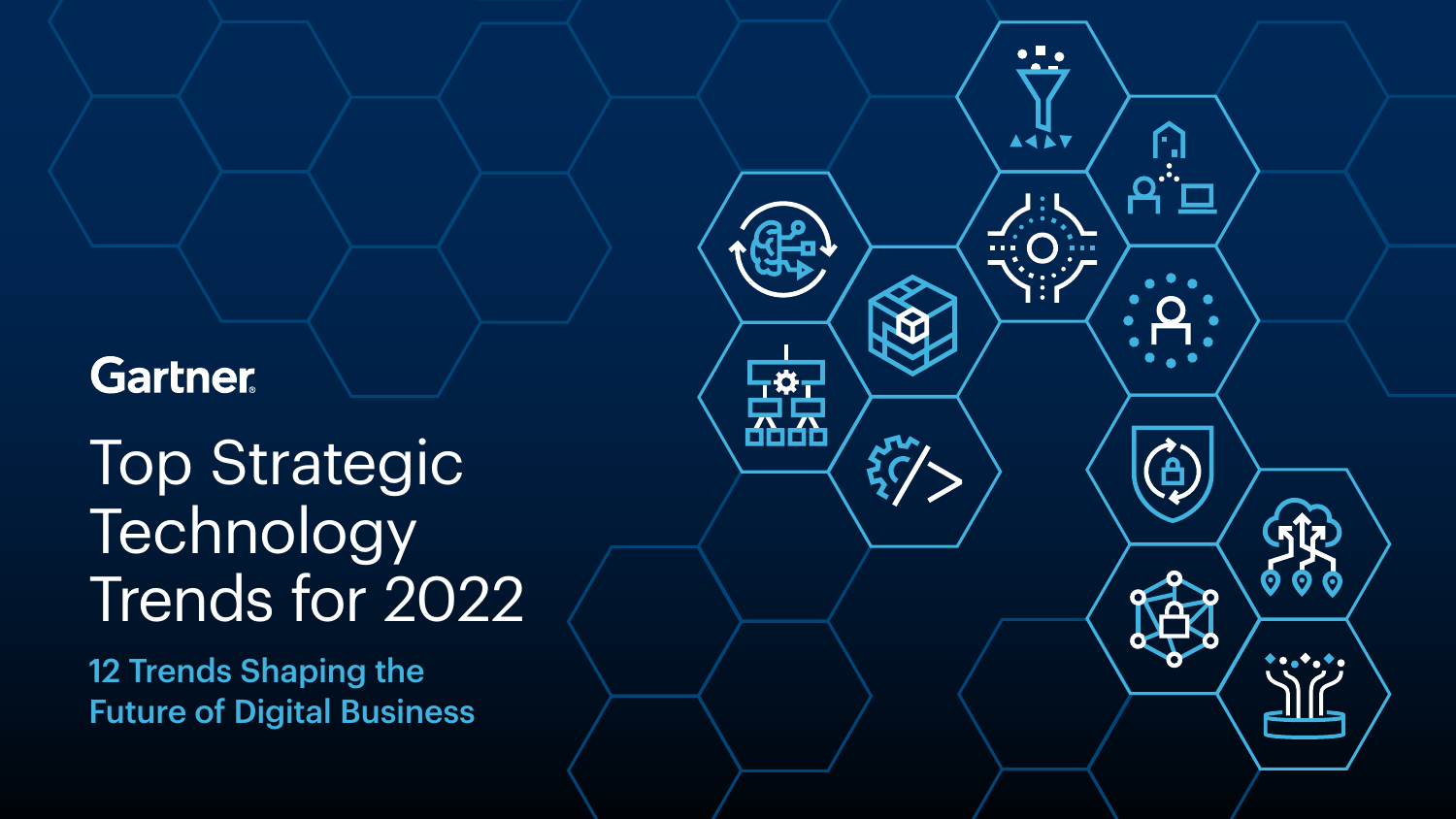### CEOs want three things: Growth, digitalization and efficiency.

From COVID-19 to political unrest to climate change, organizations are constantly buffeted by unexpected events. But the promise of digital business as a way to thrive and outperform the competition during these disruptions remains clear.

As an IT leader, the responsibility for supporting the technical end of digital business rests squarely on your shoulders. You have an opportunity to embrace force-multiplying innovations to accelerate growth and strategically drive your organization forward.

These innovations will deliver:

- Trusted digital connections for your people and devices everywhere
- Solutions to rapidly scale digital creativity anywhere
- Innovative capabilities to accelerate business growth beyond today

These trends build on and reinforce one another. Taken together, our top strategic technology trends for 2022 will help you to meet your CEO's priorities to scale, adapt and grow.



**David Groombridge** VP Analyst, Gartner Infrastructure and Communication Services **TRENDS** 

Data Fabric Cybersecurity Mesh Privacy-Enhancing Computation Cloud-Native Platforms Composable Applications Decision Intelligence Hyperautomation AI Engineering Distributed Enterprise Total Experience Autonomic Systems Generative AI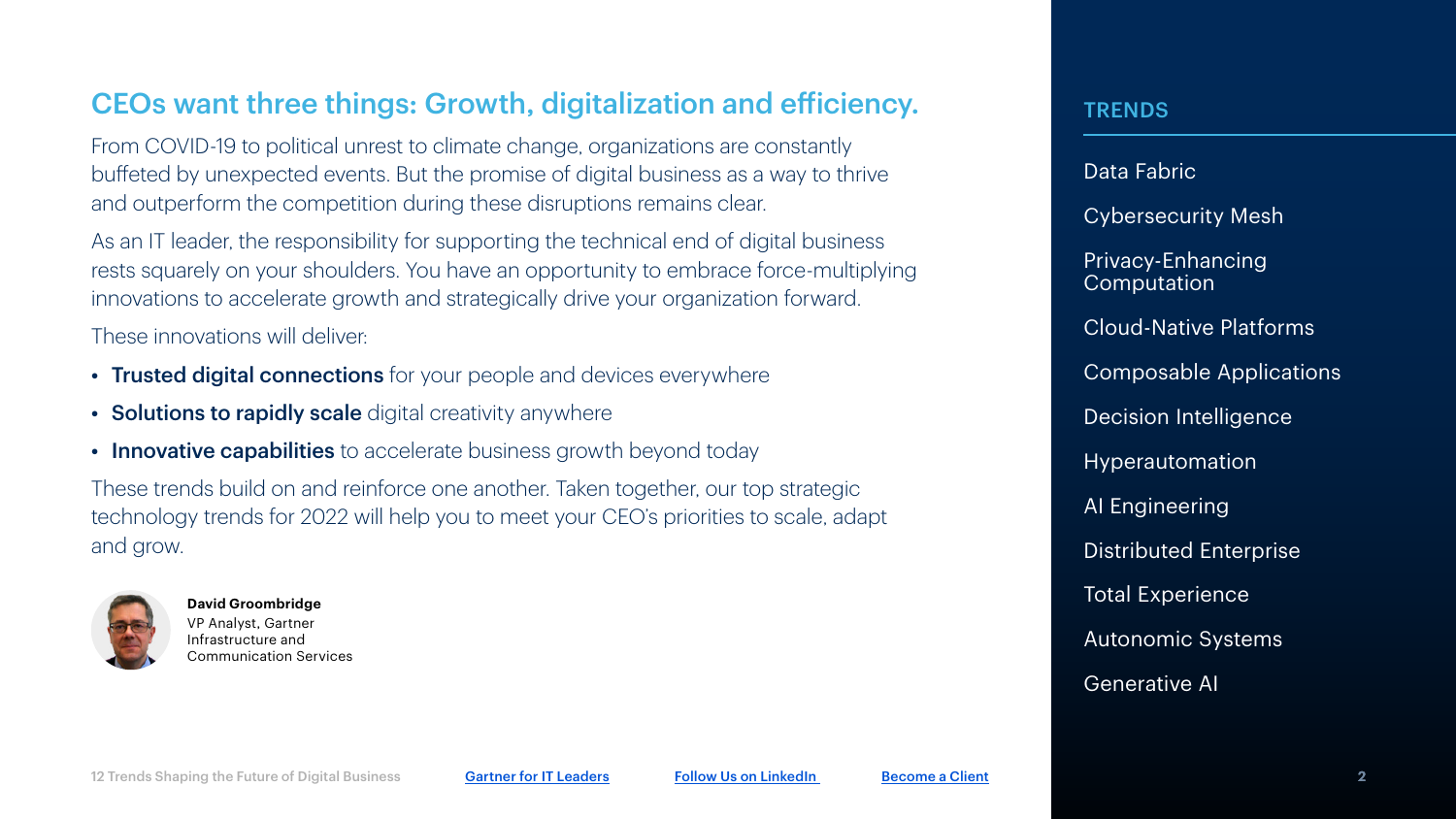## **Engineering Trust**

What is technology without trust? Digital business requires a resilient and efficient IT foundation at its core. Without a well-designed base, there is no way to scale cost-efficiently.

IT is responsible for engineering the trust necessary in our connected world with our first four trends.



### TRENDS

### Data Fabric

Cybersecurity Mesh

Privacy-Enhancing **Computation** 

### Cloud-Native Platforms

Composable Applications Decision Intelligence Hyperautomation AI Engineering Distributed Enterprise Total Experience Autonomic Systems Generative AI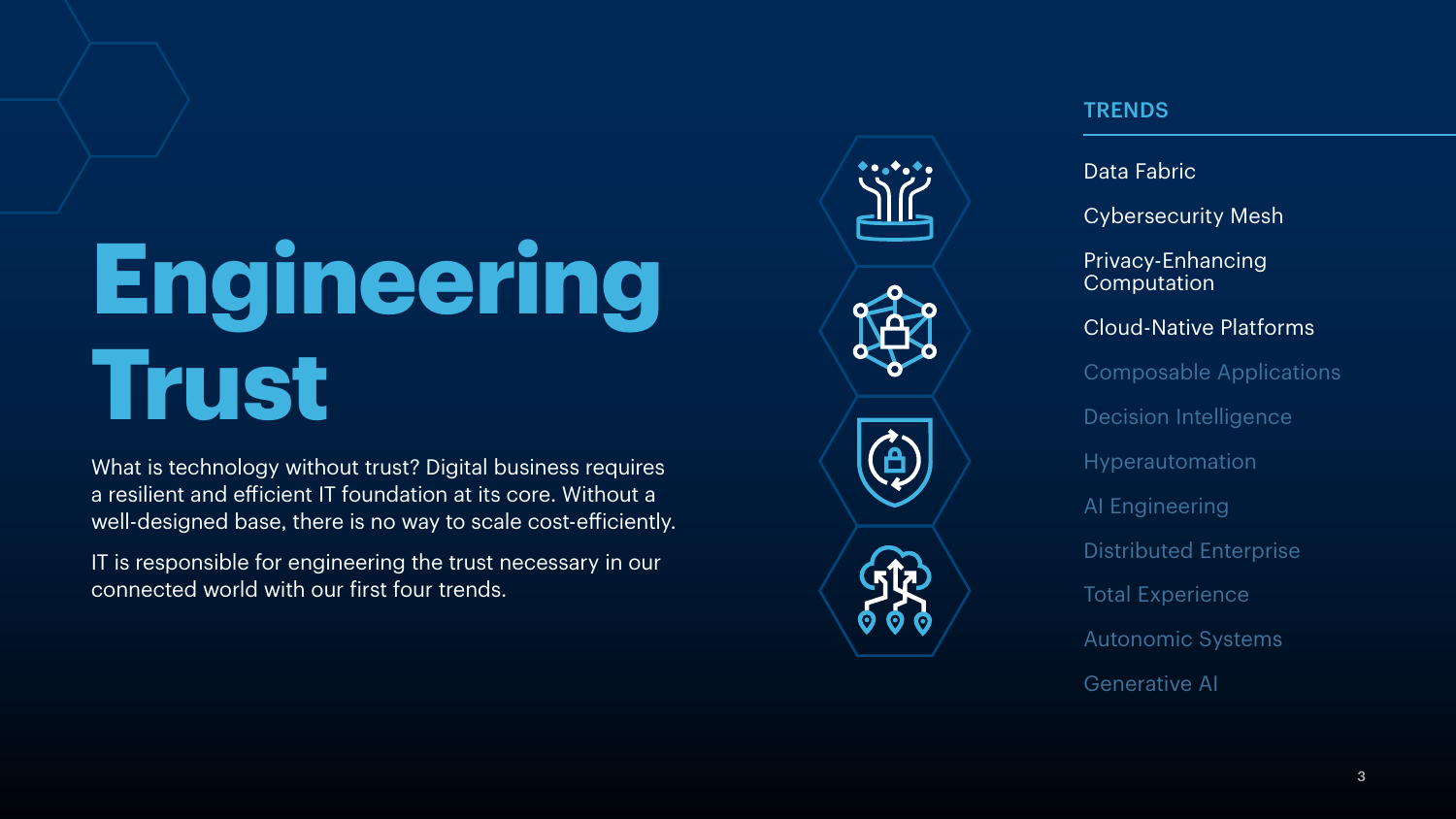### **Data Fabric**



Data fabric integrates data across platforms and users, making data available everywhere it's needed.

Within inbuilt analytics reading metadata, data fabric is able to learn what data is being used. Its real value exists in its ability to make recommendations for more, different and better data, reducing data management by up to 70%.

### **How It's Used Today:**

The Finnish city of Turku found its innovation held back by gaps in its data. By integrating fragmented data assets, it was able to reuse data, reduce time to market by two-thirds, and create a monetizable data fabric.



By 2024, data fabric deployments will quadruple efficiency in data utilization while cutting human-driven data management tasks in half.

Source: Gartner

#### **→ How to Get Started:**

Identify priority areas to introduce data fabric solutions by using metadata analytics to determine current data utilization patterns for ongoing business operations.

Prioritize areas with significant drift between between actual and modeled data.

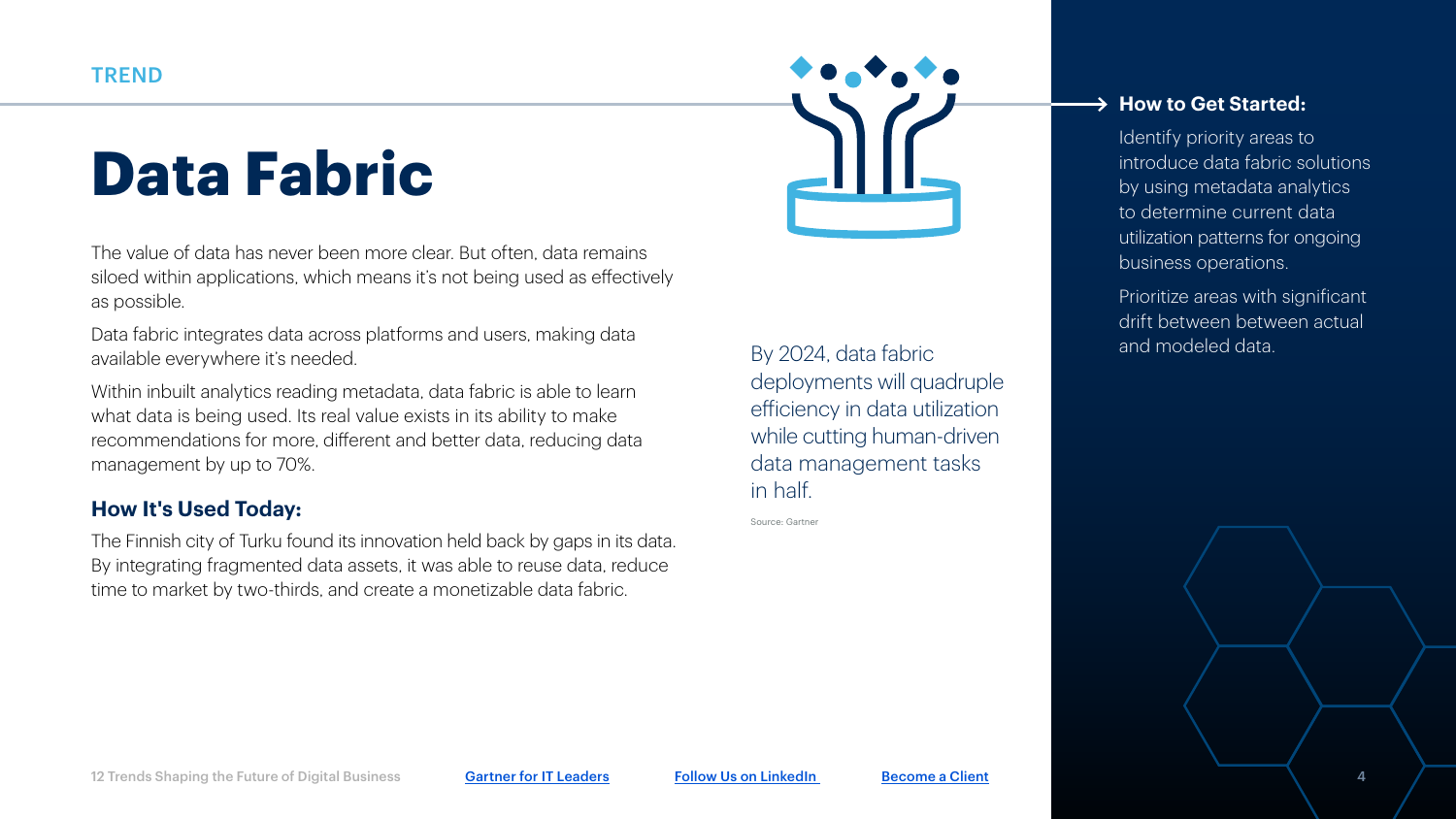### **Cybersecurity Mesh**

Digital business assets are distributed across cloud and data centers. Traditional, fragmented security approaches focused on enterprise perimeters leave organizations open to breaches.

A cybersecurity mesh architecture provides a composable approach to security based on identity to create a scalable and interoperable service. The common integrated structure secures all assets, regardless of location, to enable a security approach that extends across the foundation of IT services.

### **How It's Used Today:**

An organization in the technology space was struggling to create value from its threat intelligence program. Using a cybersecurity mesh approach, they integrated multiple data feeds from distinct security products to better identify and respond more quickly to incidents.

By 2024, organizations adopting a cybersecurity mesh architecture to integrate security tools to work as a cooperative ecosystem will reduce the financial impact of individual security incidents

Source: Gartner

by an average of 90%.

#### **→ How to Get Started:**

Prioritize composability and interoperability when selecting security solutions.

Build a common base framework to compose and integrate security solutions.

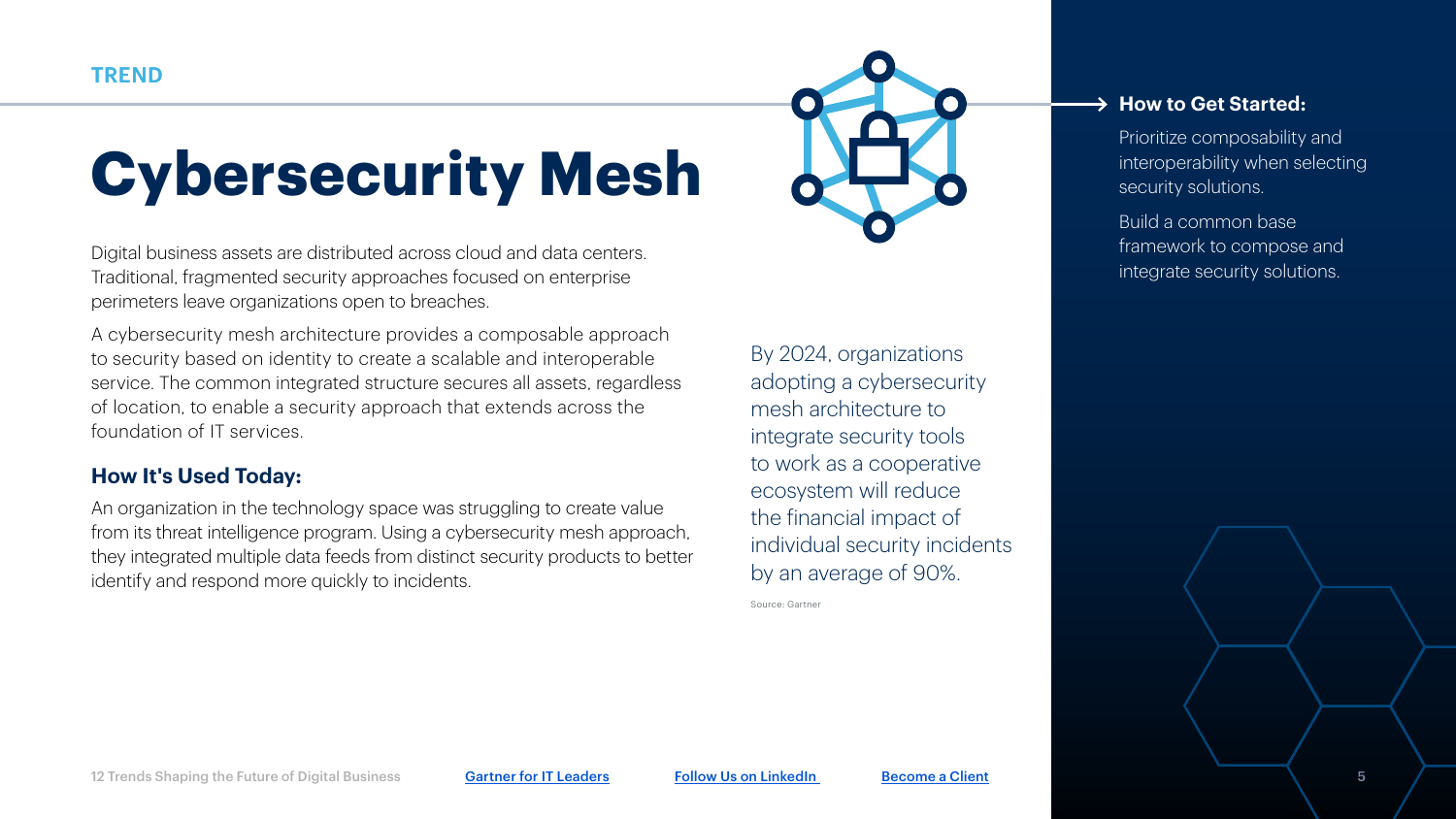### **Privacy-Enhancing Computation**

The real value of data exists not in simply having it, but in how it's used for AI models, analytics, and insight.

Privacy-enhancing computation (PEC) approaches allow data to be shared across ecosystems, creating value but preserving privacy.

Approaches vary, but include encrypting, splitting or preprocessing sensitive data to allow it to be handled without compromising confidentiality.

### **How It's Used Today:**

DeliverFund is a U.S.-based nonprofit with a mission to tackle human trafficking. Its platforms use homomorphic encryption so partners can conduct data searches against its extremely sensitive data, with both the search and the results being encrypted. In this way, partners can submit sensitive queries without having to expose personal or regulated data at any point.



By 2025, 60% of large organizations will use one or more privacyenhancing computation techniques in analytics, business intelligence or cloud computing.

Source: Gartner

#### **→ How to Get Started:**

Investigate key use cases within the organization and the wider ecosystem where a desire exists to use personal data in untrusted environments or for analytics and business intelligence purposes, both internally and externally.

Prioritize investments in applicable PEC techniques to gain an early competitive advantage.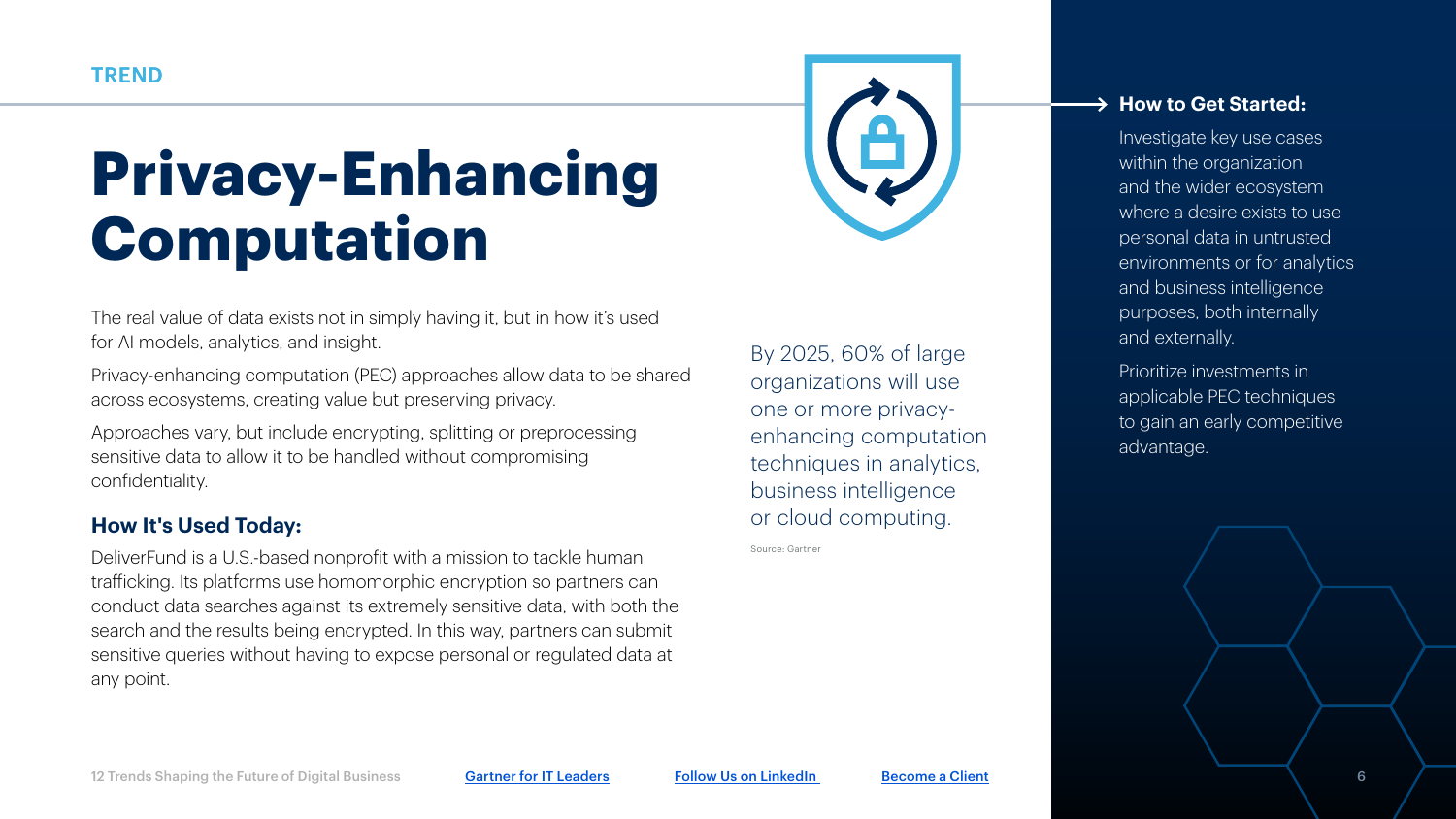### **Cloud-Native Platforms**



Lift-and-shift cloud migrations focus on taking legacy workloads and placing them in the cloud. Because these workloads weren't designed for cloud, they require a lot of maintenance and don't take advantage of any of the benefits.

Cloud-native platforms use the core elasticity and scalability of cloud computing to deliver faster time to value. They reduce dependencies on infrastructure, freeing up time to focus on application functionality instead.

### **How It's Used Today:**

A major Indian bank built a cloud-native platform to create a portfolio of new digital financial services. The bank was able to reduce the time to open an account to just 6 minutes and add instant digital payments.

Deployment of a new microservices architecture enabled the integration of savings, virtual debit card and credit card services, allowing the system to easily scale to over 3.5 million transactions in two months.

By 2025, cloud-native platforms will serve as the foundation for more than 95% of new digital initiatives — up from less than 40% in 2021.

Source: Gartner

#### **→ How to Get Started:**

Minimize basic lift-and-shift migrations that don't take full advantage of cloud attributes.

Invest in cloud-native platforms and adopt modern principles of application architecture.

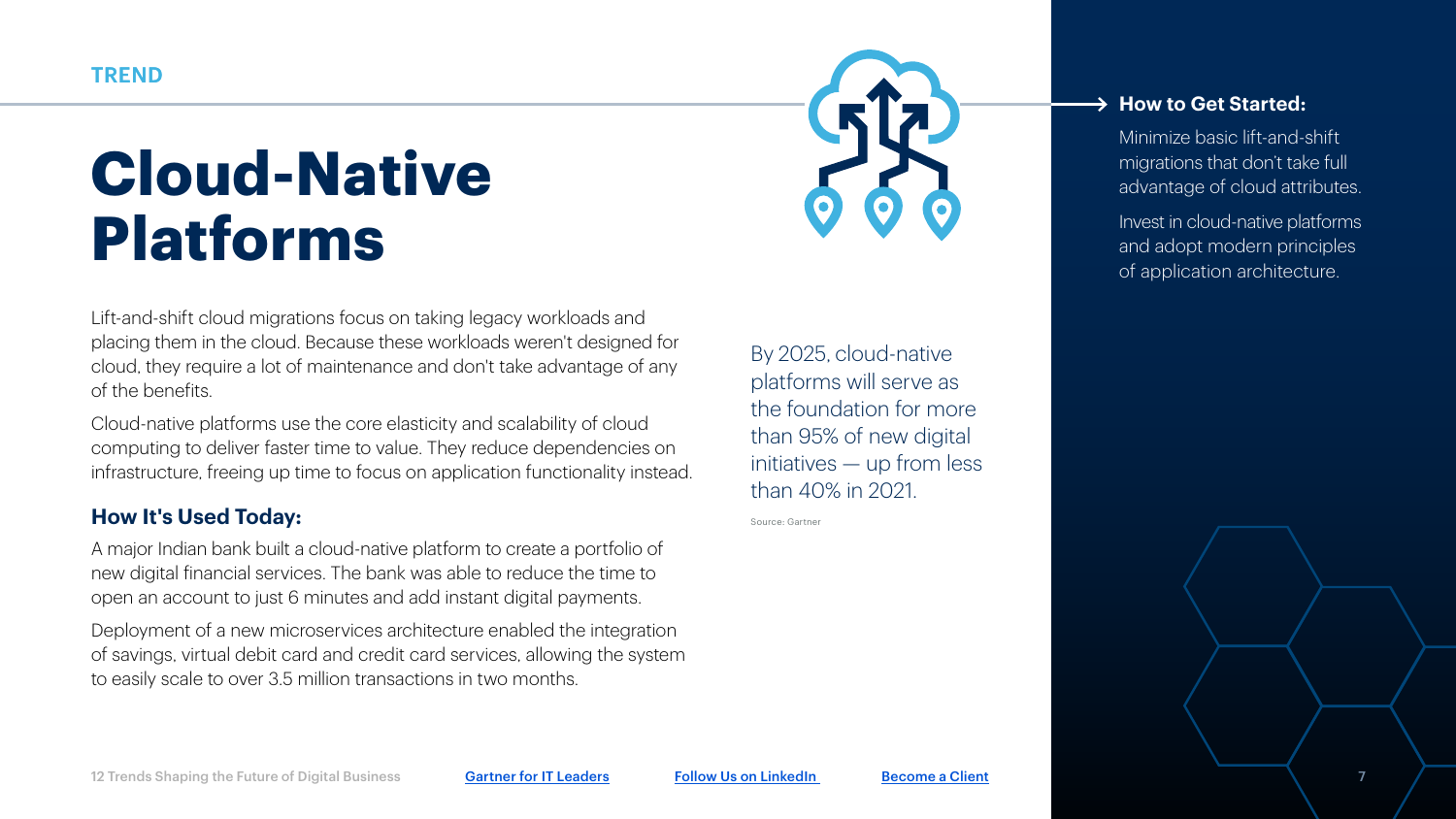# **Sculpting Change**

With the trusted foundation in place, the next focus is technologies that enable the organization to scale its digitalization efforts.

But IT cannot match the pace of change alone. Fusion teams made up of IT and business staff — will collaborate and drive innovation to rapidly digitize the business. IT's job is to provide the tools to allow fusion teams to sculpt the change, as our next trends show.



### TRENDS

Data Fabric

Cybersecurity Mesh

Privacy-Enhancing Computation

Cloud-Native Platforms

Composable Applications Decision Intelligence

Hyperautomation

AI Engineering

Distributed Enterprise

Total Experience

Autonomic Systems

Generative AI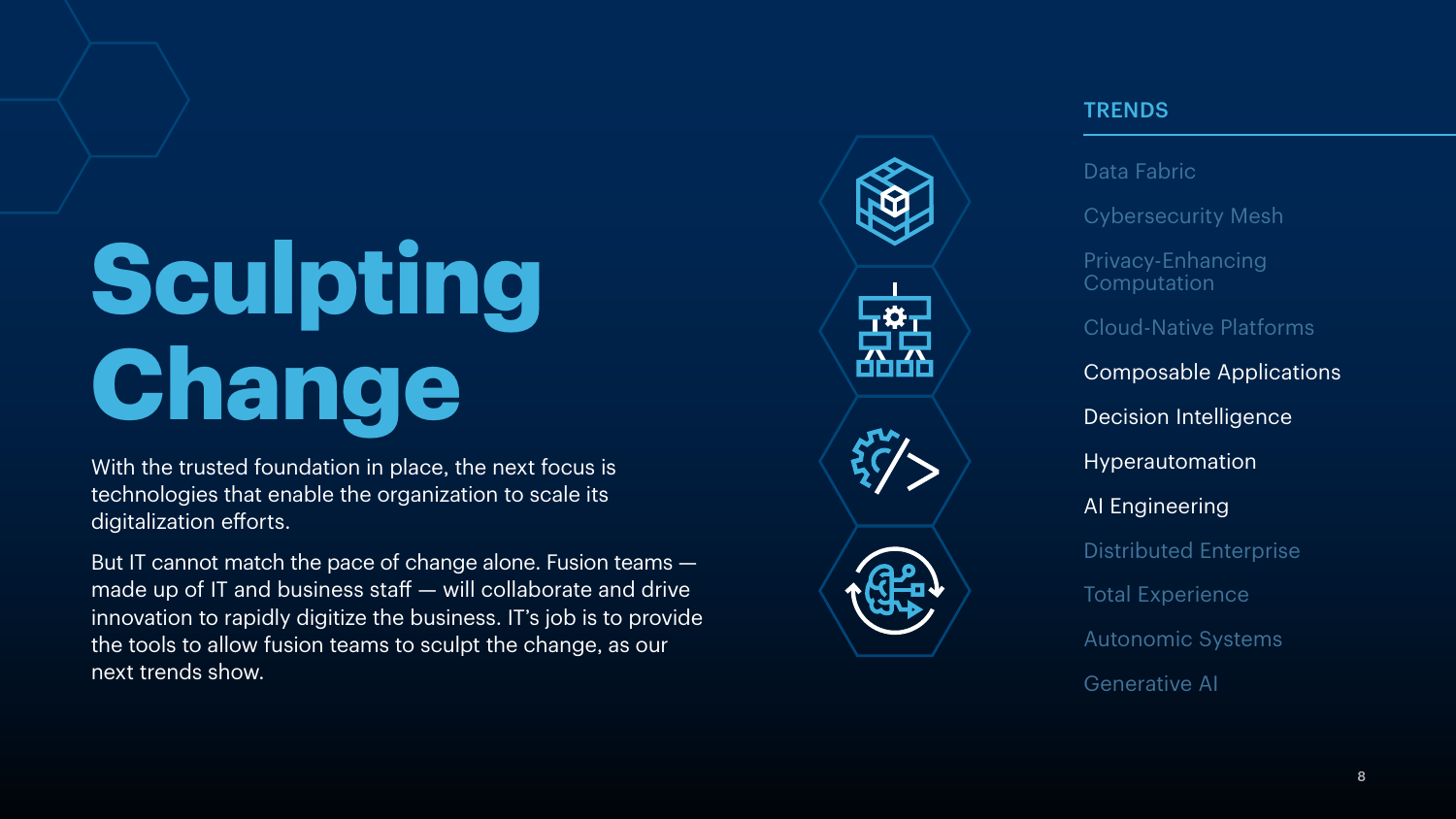### **Composable Applications**



Composable applications are made up of packaged-business capabilities (PBCs) or software-defined business objects. PBCs — for example representing a patient or digital twin — create reusable modules that fusion teams can self-assemble to rapidly create applications, reducing time to market.

### **How It's Used Today:**

Ally Bank has created PBCs representing repeatable capabilities such as fraud alerting, which its fusion teams can assemble in low-code environments, saving over 200,000 hours of manual effort.

By 2024, the design mantra for new SaaS and custom applications will be "composable API-first or API-only," rendering traditional SaaS and custom applications as "legacy."

Source: Gartner

#### **→ How to Get Started:**

Champion composable architectural principles in all new technology initiatives, including application modernization, new engineering and the selection of new vendor services. Buy standard PBCs on application marketplaces.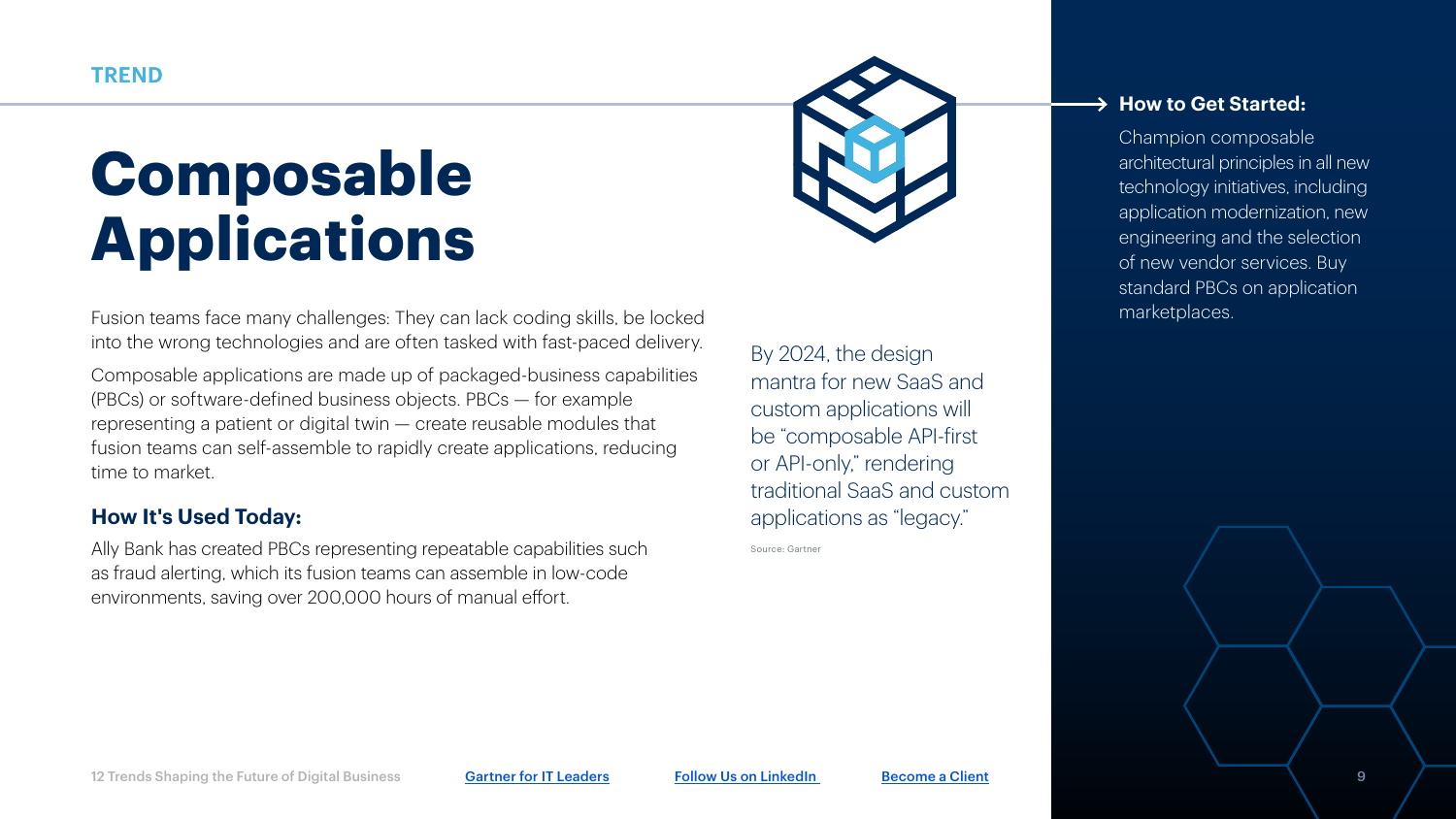### **Decision Intelligence**

Decisions can be influenced by a multitude of experiences and biases, but in a world of rapid change, organizations must make better decisions, faster.

Decision intelligence improves organizational decision making by modeling decisions through a framework. Fusion teams can manage, evaluate and improve decisions based on learnings and feedback. Integrating data, analytics and AI allows the creation of decision intelligence platforms to support, augment and automate decisions.

### **How It's Used Today:**

Product-centric organizations can create a competitive edge in strategic product decisions by using decision intelligence to analyze competitor strategies and evaluate historic decisions.



By 2023, more than a third of large organizations will have analysts practicing decision intelligence, including decision modeling.

Source: Gartner

#### **→ How to Get Started:**

Start using decision intelligence in areas where business-critical decision making must be improved with more data-driven support or AI-powered augmentation, or where decisions can be scaled and accelerated with automation.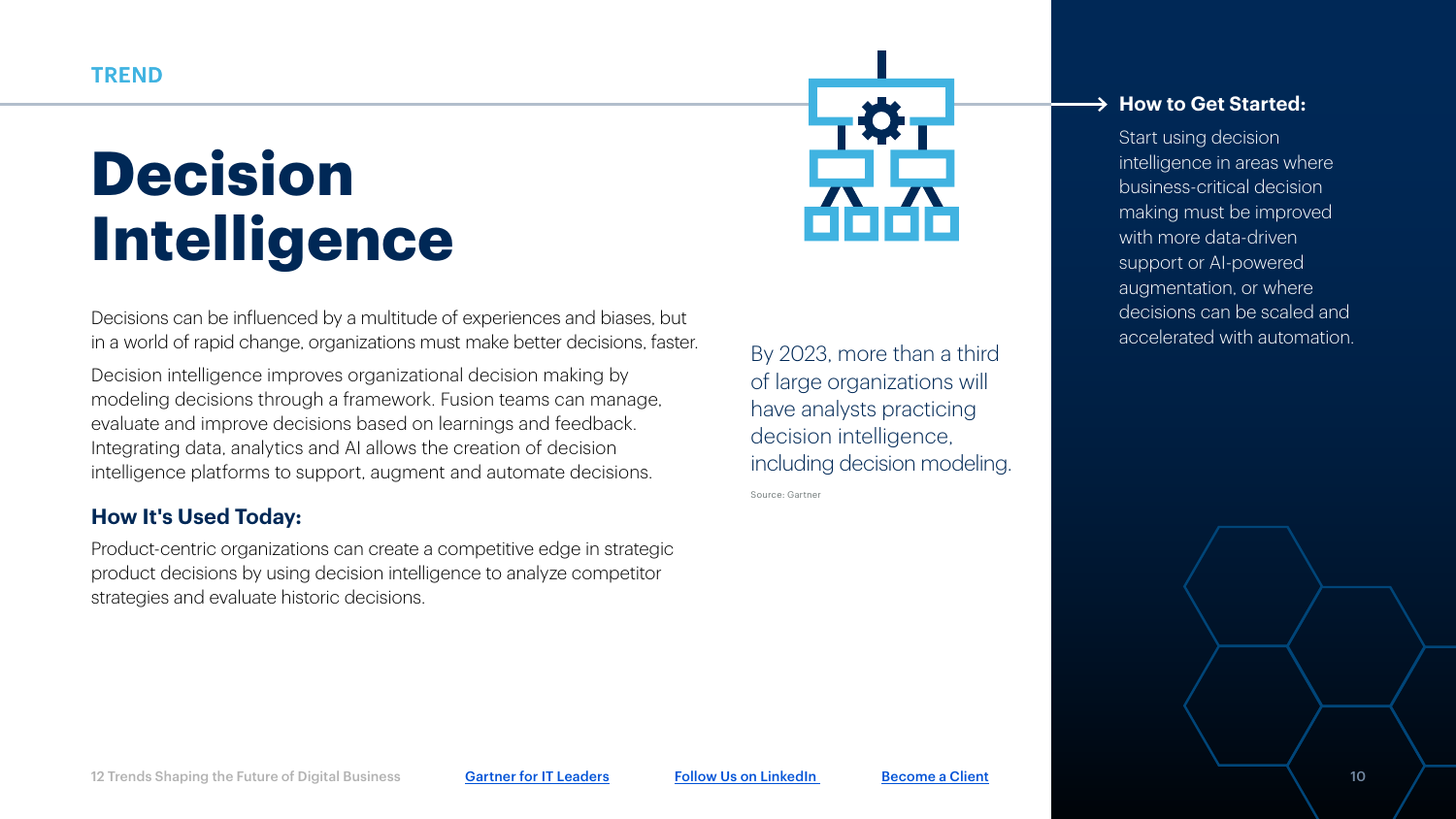### **Hyperautomation**

Increased focuses on growth, digitalization and operational excellence have highlighted a need for better, more widespread automation.

Hyperautomation is a business-driven approach to identify, vet and automate as many business and IT processes as possible. It requires the orchestrated use of multiple technologies tools and platforms, including RPA, low-code platforms and process mining tools.

### **How It's Used Today:**

A global oil and gas company has 14 concurrent hyperautomation initiatives. These initiatives include targeted task automation, industrializing over 90 different areas including intelligent document processing, and automation of geoscience and offshore oil drilling operations. Decisions on what to automate are made strategically and are premised on targeted business outcomes for either quality, time to market, business agility or innovation for new business models.

By 2024, diffuse hyperautomation spending will drive up the total cost of ownership 40-fold, making adaptive governance a differentiating factor in corporate performance.

Source: Gartner

#### **→ How to Get Started:**

Establish holistic mapping and prioritization of collective initiatives, rather than islands of task automation, to ensure synergistic and coordinated business outcomes.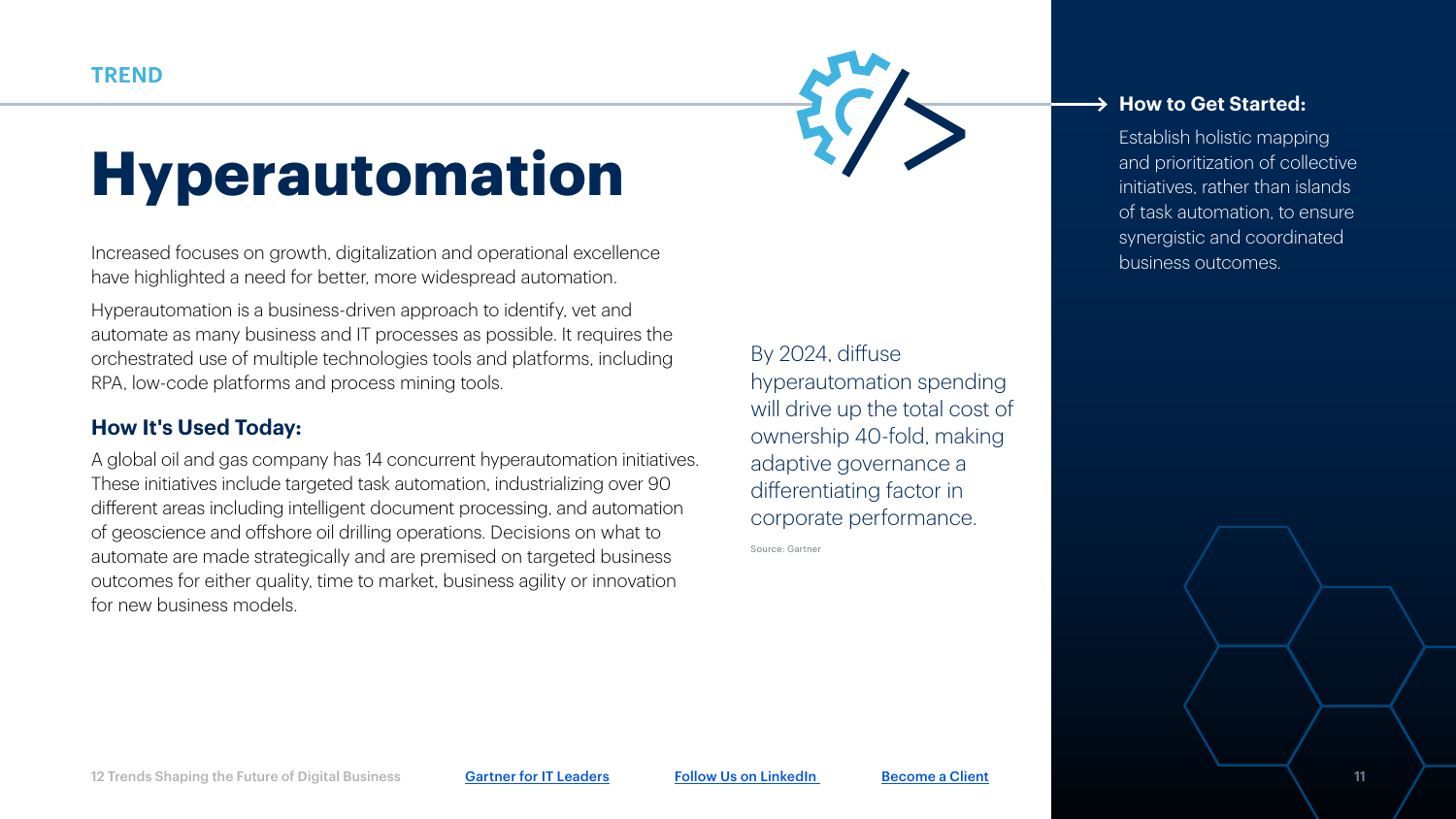### **AI Engineering**

AI provides game-changing solutions to enable organizations to emerge from the pandemic in a strong position, but merely adopting AI won't do it. Organizations must optimize AI.

AI engineering is the discipline of operationalizing updates to AI models, using integrated data and model and development pipelines to deliver consistent business value from AI. It combines automated update pipelines with strong AI governance.

### **How It's Used Today:**

Unity Health Hospital in Toronto recognizes that AI credibility is critical for acceptance by its physicians. Its fusion teams work to build trust by showing physicians the reliability of AI results — and the gaps.

By 2025, the 10% of enterprises that establish AI engineering best practices will generate at least three times more value from their AI efforts than the 90% of enterprises that do not.

Source: Gartner

#### **→ How to Get Started:**

Implement AI engineering as a strategic differentiator for creating and maintaining production AI value. Establish and refine AI engineering practices that incorporate best practices from DataOps, ModelOps and DevOps.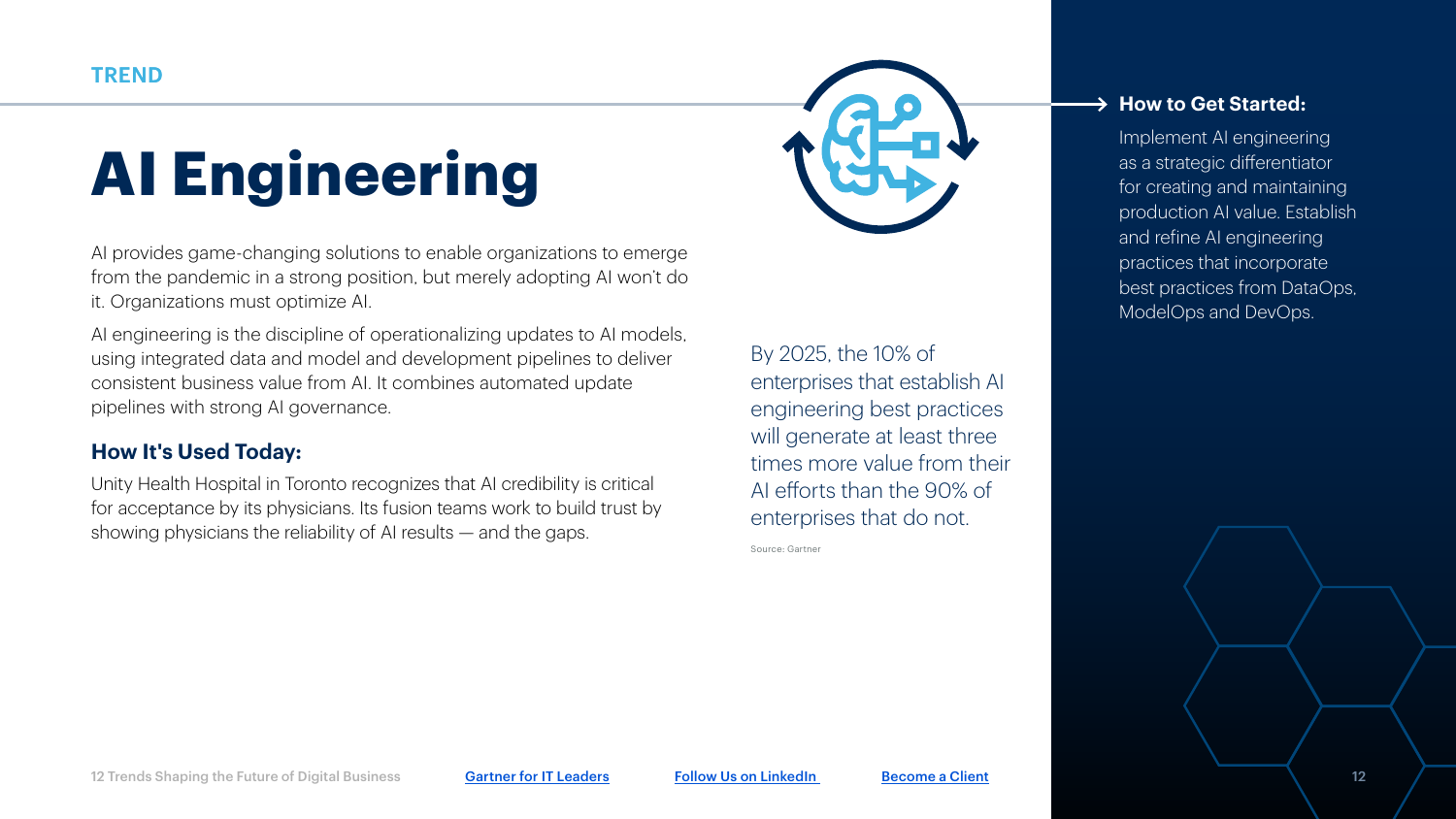## **Accelerating Growth**

When the foundation and building blocks are established, it's time to focus on technology trends that maximize the value of what the organization creates.

These technologies exemplify the IT force multipliers that will win business and market share.



### **TRENDS**

Data Fabric

Cybersecurity Mesh

Privacy-Enhancing Computation Cloud-Native Platforms Composable Applications Decision Intelligence Hyperautomation AI Engineering Distributed Enterprise Total Experience Autonomic Systems Generative AI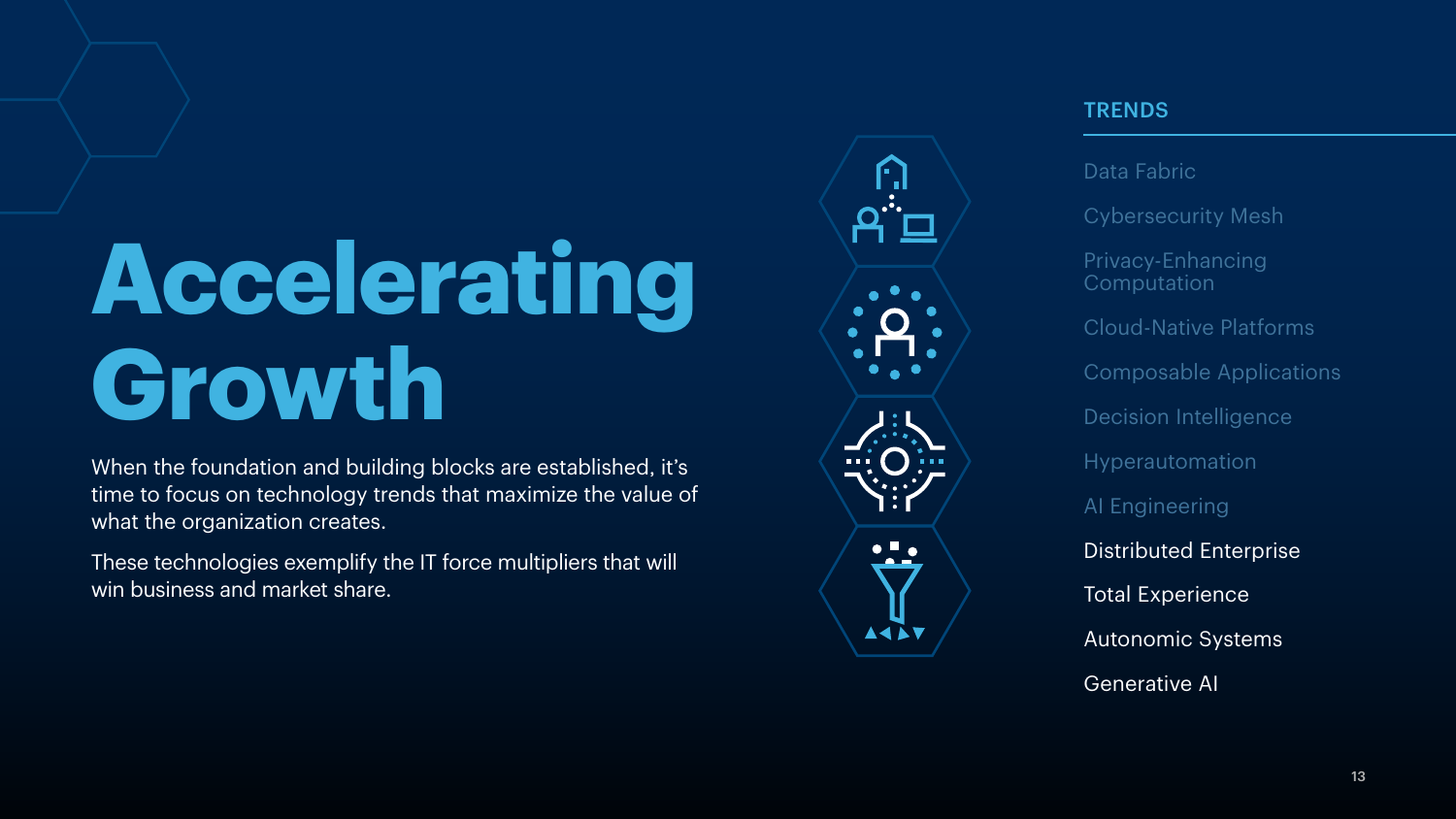### **Distributed Enterprise**

Distributed enterprise arose from two different areas. On one side, employees working remotely as a result of COVID-19 needed different tools and increased flexibility. On the other side, consumers increasingly aren't available via traditional, physical avenues.

Distributed enterprise is a virtual-first, remote-first architectural approach to digitize consumer touchpoints and build out experiences to support products.

### **How It's Used Today:**

- Armoire's digital dressing room allows customers to try styles virtually.
- Merrill Lynch uses geolocation to enable clients to find a nearby financial advisor.
- Enterprise drone usage will rise a hundredfold in the next 10 years to support remote customers.

By 2023, 75% of organizations that exploit distributed enterprise benefits will realize revenue growth 25% faster than competitors.

Source: Gartner

Plan to pivot business models to capture market share from customer and consumer changes due to remote working, by adopting "virtual first, remote first" architectural principles. Provide the tools for fusion teams to rapidly develop and improve customer-facing technologies.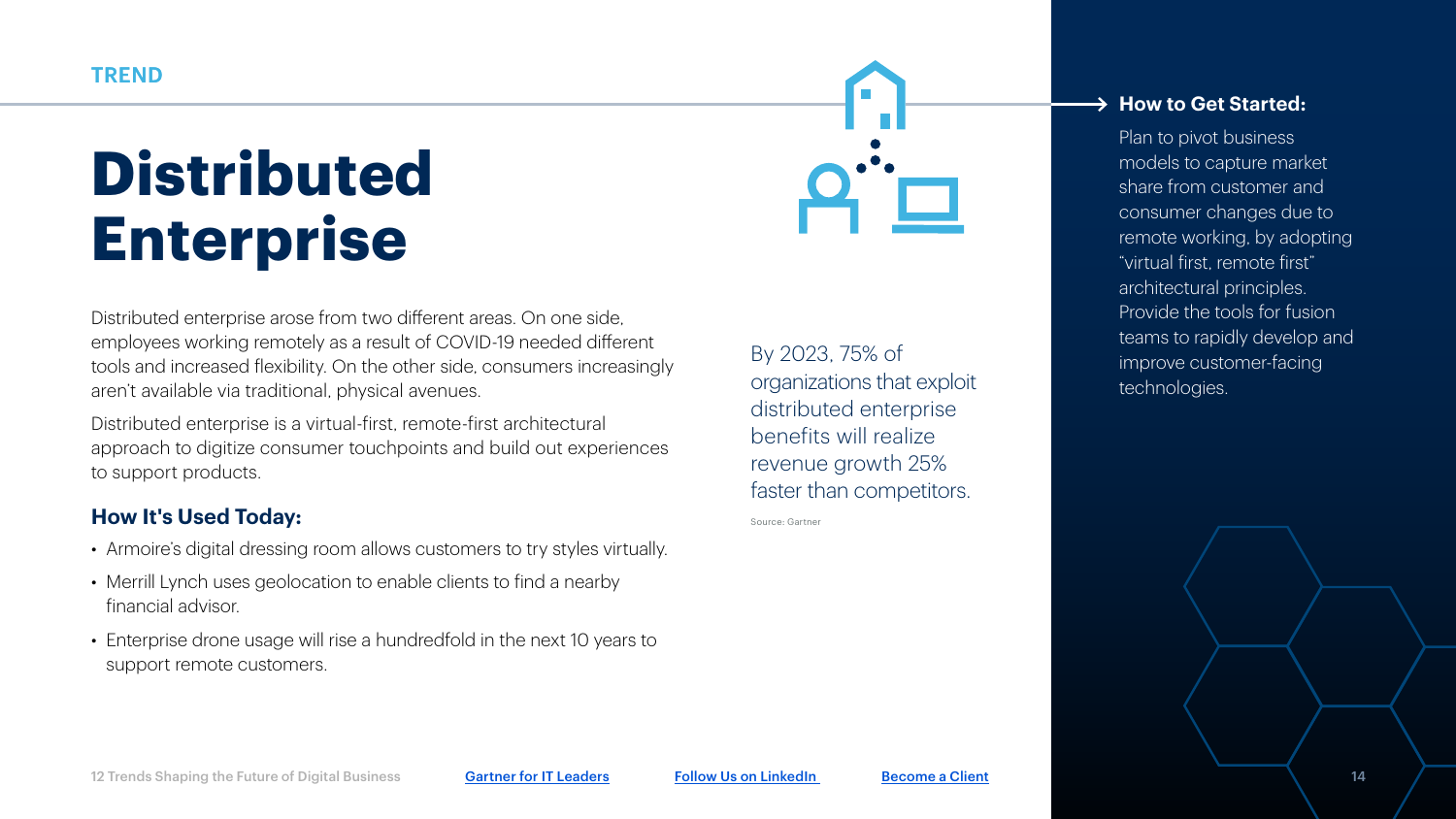### **Total Experience**

Total experience unifies four disciplines: customer experience, user experience, employee experience and multiexperience to create a better experience for consumers and employees. The goal is to interconnect and enhance each of these for a more holistic overall experience for all stakeholders.

#### **How It's Used Today:**

Fidelity Spire uses a total experience approach in its financial services. Analytics and AI learn client behaviors to proactively respond to a client's next action and to create realistic training simulations for staff. Unified identity services help clients move easily through self-service onboarding and provide integration to the advisor's view, across multiple touchpoints.

By 2026, 60% of large enterprises will use total experience to transform their business models to achieve world-class customer and employee advocacy levels.

Source: Gartner

#### **→ How to Get Started:**

Instruct teams pursuing experience improvement initiatives to partner with and learn from others. Make all leaders of experience-related initiatives equally responsible for solving the combined needs of customers and employees.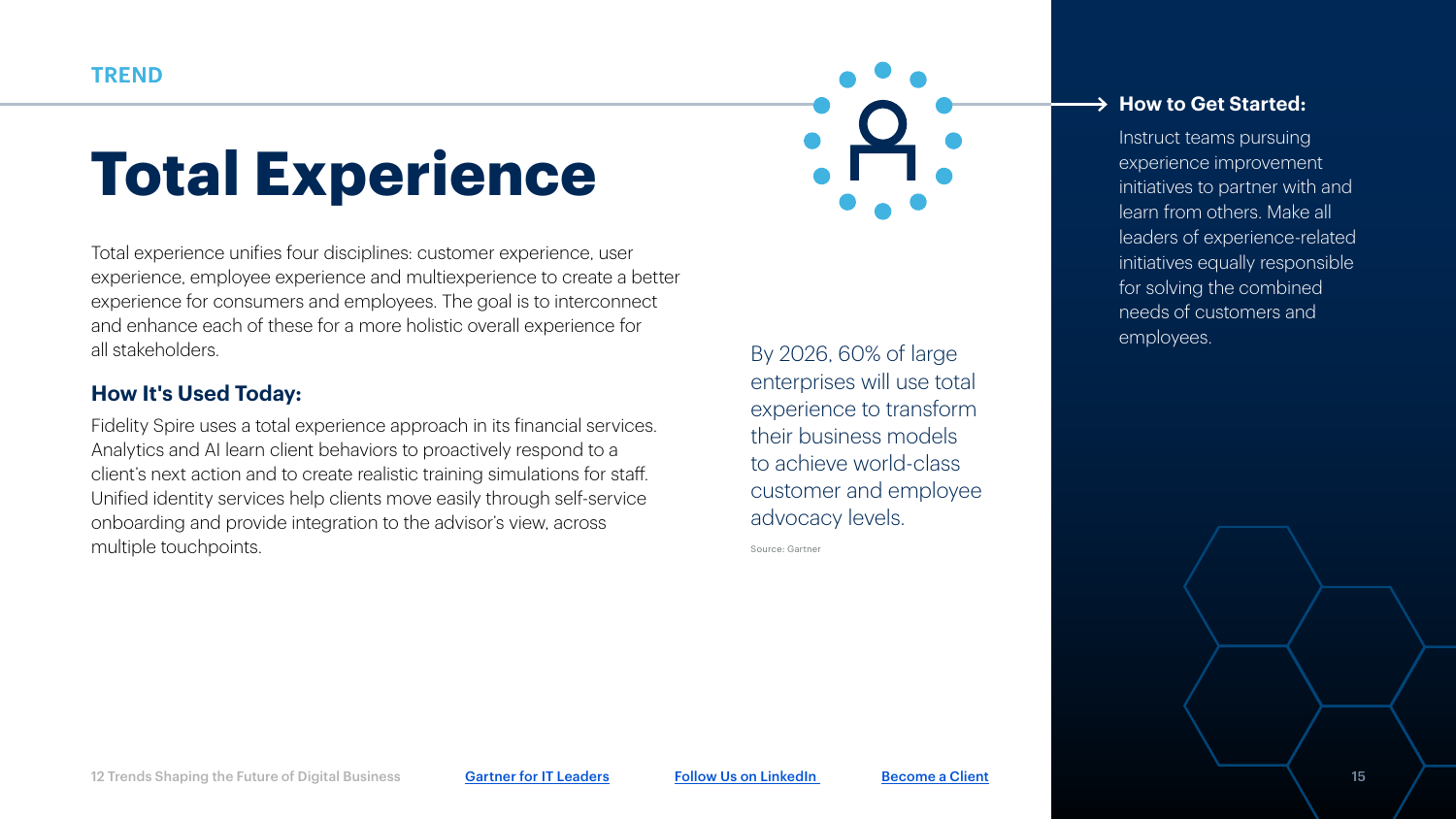### **Autonomic Systems**

As organizations grow, traditional manual management can't scale at the same rate.

Autonomic systems are self-managing physical or software systems that learn from their environments. But unlike autonomous or automated systems, they can dynamically modify their own algorithms with no software updates. This allows rapid responses to change, enabling management at scale of complex environments.

### **How It's Used Today:**

Ericsson manages thousands of cellular phone masts in complex environments. Its autonomic systems use reinforcement learning and digital twins to dynamically optimize 5G network performance.

By 2024, 20% of organizations selling autonomic systems or devices will require customers to waive indemnity provisions related to learned behavior of their products.

Source: Gartner

#### **→ How to Get Started:**

Pilot autonomic technologies in cases where early adoption will deliver agility and performance benefits in managing complex software or physical systems.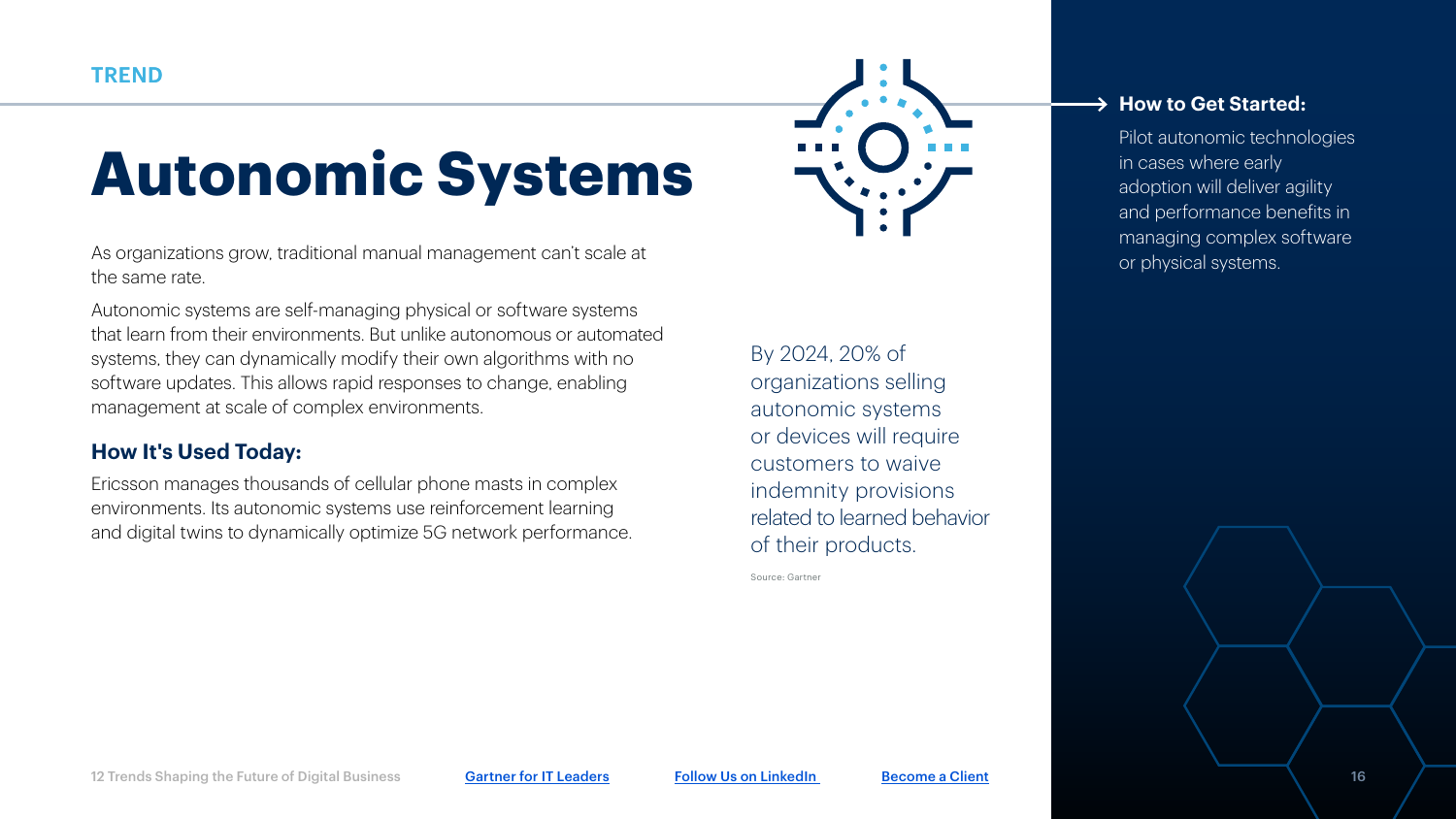### **Generative AI**

For the most part, AI is trained to produce conclusions, but true forcemultiplying technologies can innovate on their own.

Generative AI is a form of AI that learns a digital representation of artifacts from sample data and uses it to generate new, original, realistic artifacts that retain a likeness to the training data but don't repeat it. That allows generative AI to be an engine of rapid innovation for enterprises.

### **How It's Used Today:**

The U.K. Financial Conduct Authority has used generative AI to create synthetic payment data, from 5 million records of real payment data. The synthetic dataset will be used to create new fraud models without revealing individuals' data.

By 2025, generative AI will account for 10% of all data produced, up from less than 1% today.

Source: Gartner

#### → How to Get Started:

Accelerate content production and R&D efforts, by selecting proven uses of generative AI to accelerate creation of new products, and increase the personalization of artifacts.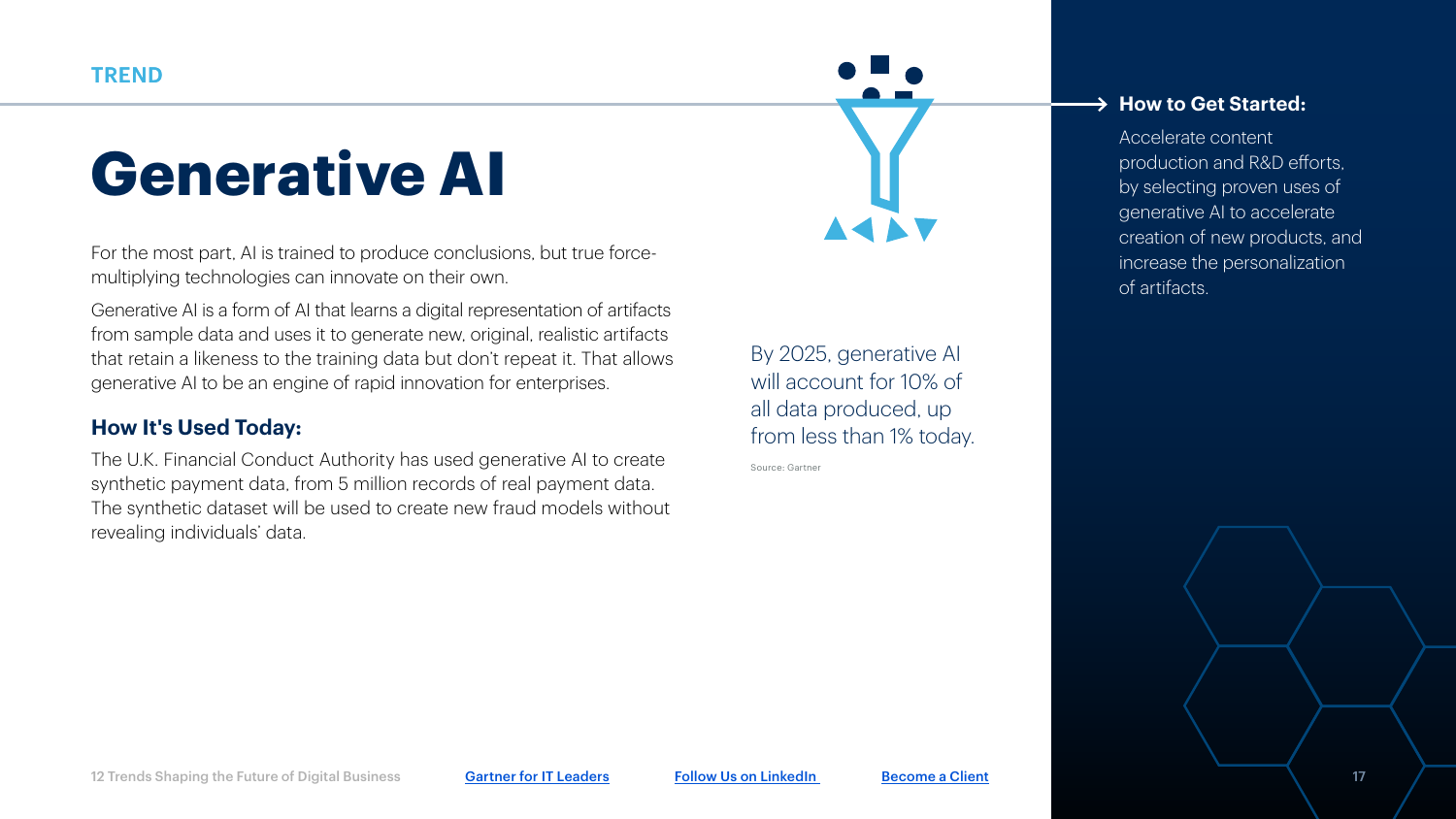### **Actionable, objective insight**

### Explore these additional complimentary resources and tools for IT leaders:



Already a client? Get access to even more resources in your client portal. [Log In](https://www.gartner.com/account/signin)